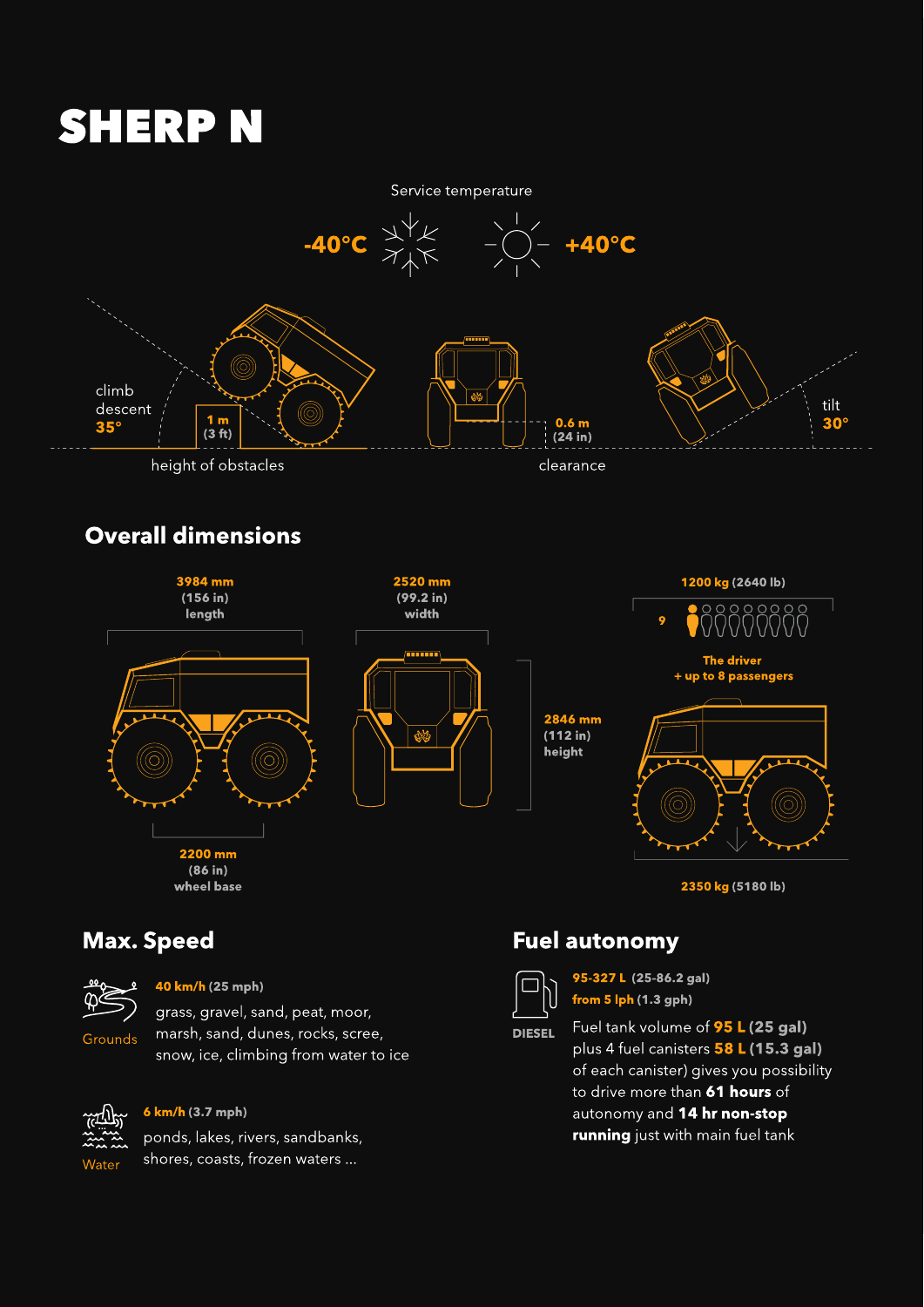## SHERP N Specifications

#### Base Model Includes:

| Body type                              | Hardtop                                                                |
|----------------------------------------|------------------------------------------------------------------------|
| <b>Body material</b>                   | Steel (frame and bottom, hot dripped galvanized) and aluminium (cabin) |
| Steering                               | Skid steering                                                          |
| Tire size                              | 1800x600x25 (71x23x25in)                                               |
| Type of tyres                          | Tubeless, extra-low pressure                                           |
| Suspension                             | Pneumatic circulating                                                  |
| Maximum speed (at the top-gear)        | up to 40 km/h (25 Mph)                                                 |
| Minimum speed (at the low-gear)        | 2 km/h (1,2 Mph)                                                       |
| Engine model                           | Doosan D18                                                             |
| Fuel type                              | diesel                                                                 |
| Emission control                       | Stage 5 / Tier-4-final                                                 |
| Engine DOC (Diesel Oxidation Catalyst) | DOC+DPF/DOC only                                                       |
| Fuel consumption                       | $5 - 8$ $1/h$                                                          |
| Engine displacement                    | 1.8 <sub>L</sub>                                                       |
| Cylinder count                         | 3                                                                      |
| Max engine power                       | 41 kW (55 hp)                                                          |
| Max engine torque                      | 190 Nm                                                                 |
| <b>Generator Performance</b>           | 140 A                                                                  |
| Fuel tank volume                       | 95 L                                                                   |
| Capacity of additional fuel canisters  | $4 \times 58$ L(15 gal)                                                |
| Gearbox                                | mechanical, 6-speed                                                    |
| Dry weight                             | 2400 kg                                                                |
| Loading capacity                       | up to 1200 kg                                                          |
| Towing capacity                        | 2350 kg                                                                |
| Cabin internal volume                  | 2 m3                                                                   |
| Rear space internal volume             | $5,8 \, \text{m}$ 3                                                    |
| Overall internal volume                | $7,8 \text{ m}$ 3                                                      |
| Maintenance interval                   | 250 hours (first 50 hours)                                             |
| Parking brake system                   | Mechanical handbrake                                                   |

| Cabin and passenger module ROPS                   | 3-point seatbelt for driver and passenger |
|---------------------------------------------------|-------------------------------------------|
| Backup battery                                    | Glove boxes and cup holders               |
| Rear view camera                                  | Under floor storage boxes                 |
| LED hi-beam and low-beam                          | Additional fuel tank rims                 |
| Towing hitch integrated in front and rear bumpers | Autonomous heater                         |
| Integrated front and rear footboards              | Preparing for A/C                         |